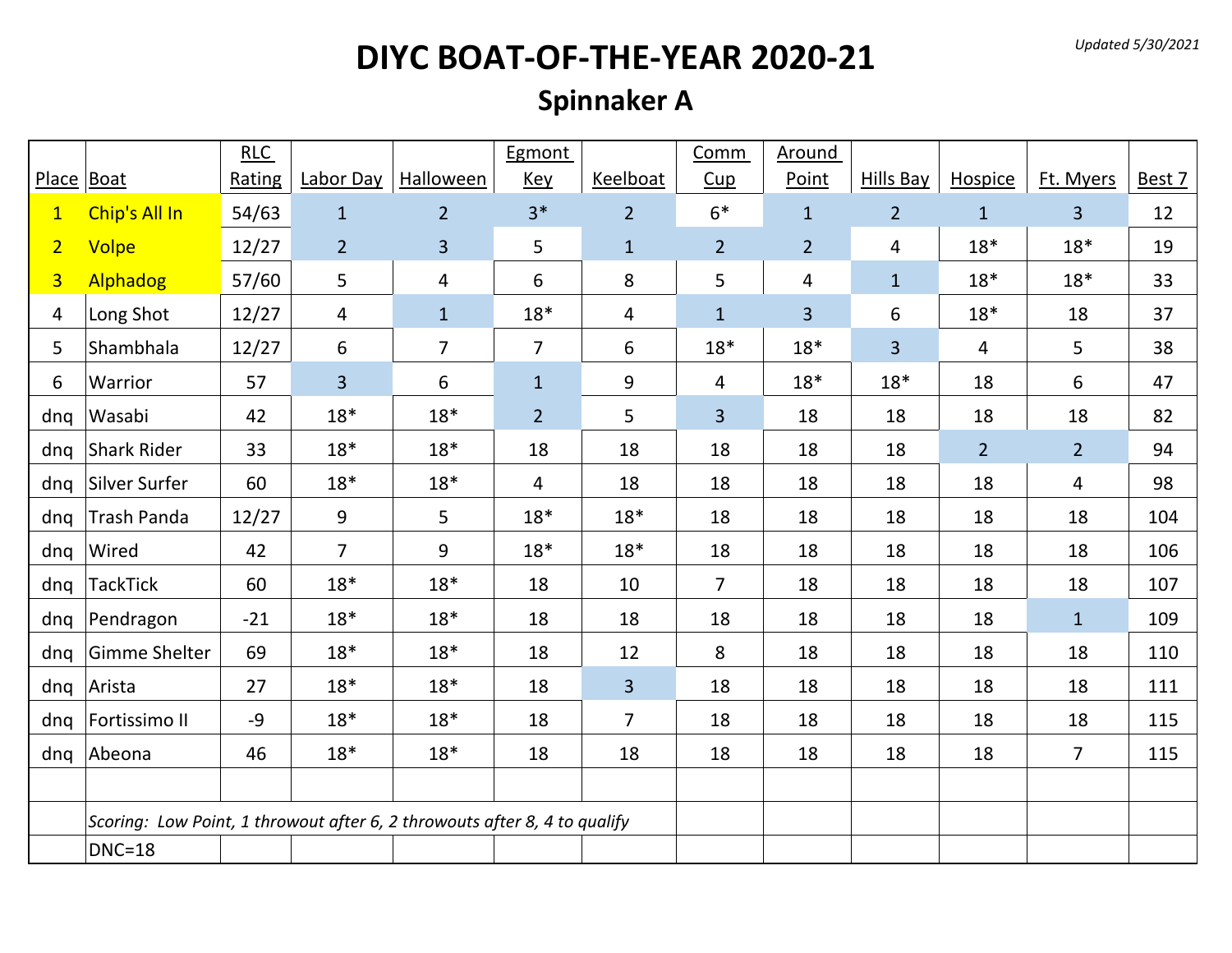#### **Spinnaker B**

|                |                                                                           | RLC    |                |                  | Egmont         |                | Comm           | Around         |                  |                |                |        |
|----------------|---------------------------------------------------------------------------|--------|----------------|------------------|----------------|----------------|----------------|----------------|------------------|----------------|----------------|--------|
| Place Boat     |                                                                           | Rating | Labor Day      | <b>Halloween</b> | <b>Key</b>     | Keelboat       | Cup            | Point          | <b>Hills Bay</b> | <b>Hospice</b> | Ft. Myers      | Best 7 |
| $\mathbf{1}$   | <b>Breezin' Bayou</b>                                                     | 72     | $\mathbf{1}$   | $\mathbf{1}$     | $\overline{3}$ | $\overline{2}$ | $4*$           | $5*$           | $\overline{2}$   | $\overline{2}$ | $\mathbf{1}$   | 12     |
| $\overline{2}$ | Rocket                                                                    | 72     | $\overline{2}$ | $\overline{2}$   | $4*$           | $\mathbf{1}$   | $\overline{2}$ | $\mathbf{1}$   | 3                | $4*$           | 4              | 15     |
| 3 <sup>1</sup> | Fire & Ice                                                                | 81/87  | 3 <sup>1</sup> | $5*$             | $\mathbf{1}$   | $6*$           | 5              | 4              | $\mathbf{1}$     | $\overline{3}$ | $\overline{2}$ | 19     |
| 4              | <b>Yard Goat</b>                                                          | 84     | 4              | 4                | $5*$           | 3              | $\overline{3}$ | $\overline{2}$ | $5*$             | 5              | 5              | 26     |
| 5              | Raptor                                                                    | 81     | $10*$          | 6                | 2 <sup>2</sup> | $10*$          | $\overline{7}$ | $\overline{3}$ | 4                | 10             | 10             | 42     |
| 6              | Volcano                                                                   | 111    | 6              | $\overline{3}$   | $10*$          | 6              | 6              | $10*$          | 10               | 10             | 10             | 51     |
| dnq            | Kelly                                                                     | 96     | $10*$          | $10*$            | 10             | 10             | 10             | 10             | 10               | $\mathbf{1}$   | 10             | 61     |
| dnq            | <b>Family Circus</b>                                                      | 111    | $10*$          | $10*$            | 10             | 10             | $\mathbf{1}$   | 10             | 10               | 10             | 10             | 61     |
| dnq            | <b>Back Off</b>                                                           | 84     | $10*$          | $10*$            | 10             | 10             | 10             | 10             | 10               | 10             | $\overline{3}$ | 63     |
|                |                                                                           |        |                |                  |                |                |                |                |                  |                |                |        |
|                | Scoring: Low Point, 1 throwout after 6, 2 throwouts after 8, 4 to qualify |        |                |                  |                |                |                |                |                  |                |                |        |
|                | $DNC=10$                                                                  |        |                |                  |                |                |                |                |                  |                |                |        |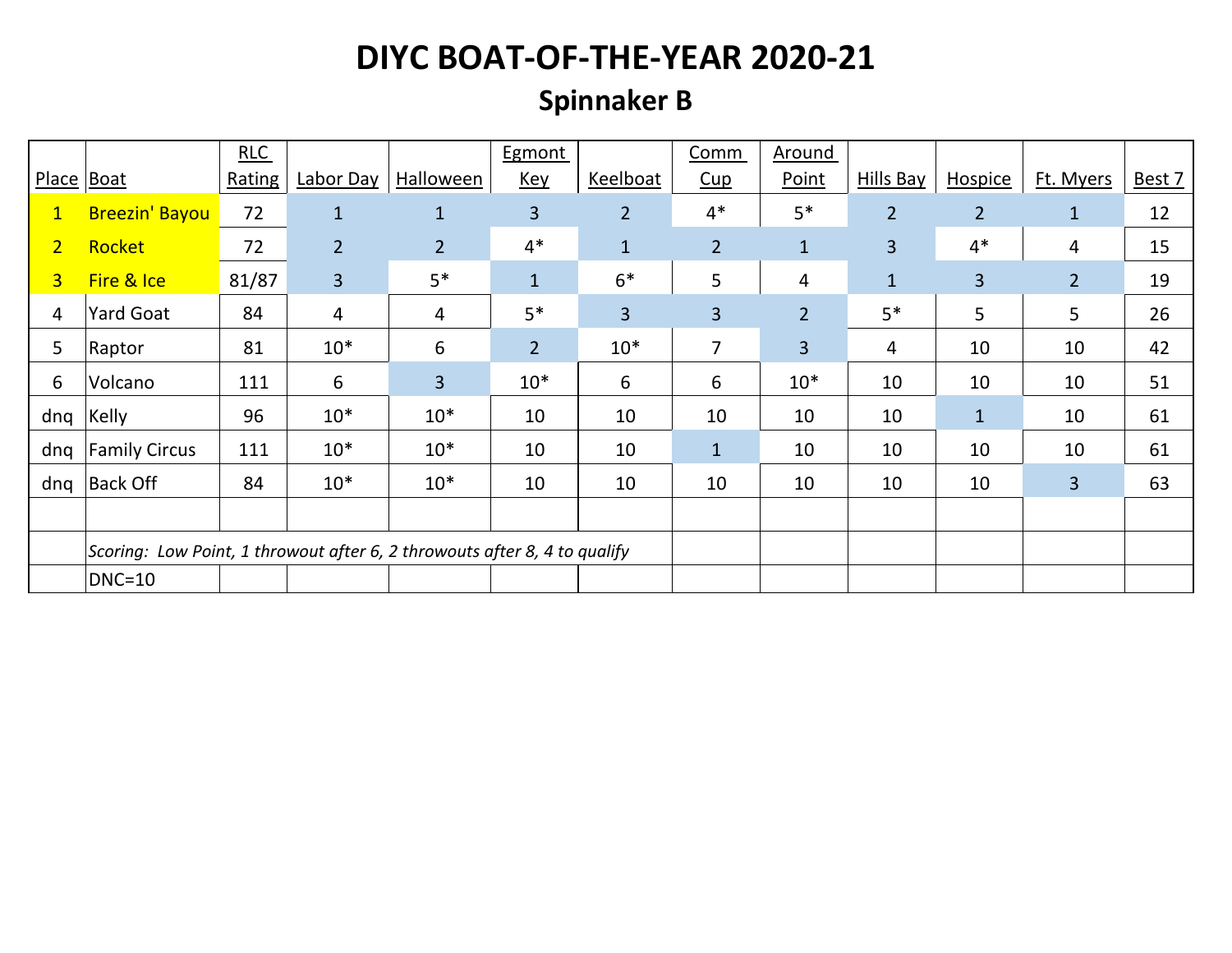#### **Spinnaker C**

|                |                                                                           | RLC    |                |                  | Egmont       |                | Comm           | Around         |                  |                |           |        |
|----------------|---------------------------------------------------------------------------|--------|----------------|------------------|--------------|----------------|----------------|----------------|------------------|----------------|-----------|--------|
| Place Boat     |                                                                           | Rating | Labor Day      | <b>Halloween</b> | <b>Key</b>   | Keelboat       | Cup            | Point          | <b>Hills Bay</b> | <b>Hospice</b> | Ft. Myers | Best 7 |
| $\mathbf{1}$   | <b>Junior</b>                                                             | 126    | $3*$           | $\mathbf{1}$     | $2*$         | $\mathbf{1}$   | $\overline{2}$ | $\mathbf{1}$   | $\mathbf{1}$     | $\overline{2}$ | 9         | 17     |
| $\overline{2}$ | <b>Fully Involved</b>                                                     | 135    | $\overline{2}$ | 5                | $\mathbf{1}$ | $7*$           | $\mathbf{1}$   | $\overline{2}$ | $9*$             | $\mathbf{1}$   | 9         | 21     |
| 3 <sup>1</sup> | <b>Fawkes</b>                                                             | 177    | $5*$           | $\overline{2}$   | 5            | $7*$           | 3              | 4              | $\overline{3}$   | 3              | 9         | 29     |
| dnq            | Tenacity                                                                  | 132    | $\mathbf{1}$   | $5\overline{)}$  | 5            | $9*$           | $9*$           | 9              | 9                | 9              | 9         | 47     |
| dnq            | Meltemi                                                                   | 132    | $9*$           | $9*$             | 9            | 9              | 9              | 9              | $\overline{2}$   | 9              | 9         | 56     |
| dnq            | No Direction                                                              | 171    | $9*$           | $9*$             | 9            | $\overline{2}$ | 9              | 9              | 9                | 9              | 9         | 56     |
| dnq            | Ragged Edge                                                               | 171    | $9*$           | $9*$             | 9            | 7              | 9              | 9              | 9                | 9              | 9         | 61     |
| dnq            | Holymoly!                                                                 | 180    | $9*$           | $9*$             | 9            | 7              | 9              | 9              | 9                | 9              | 9         | 61     |
|                |                                                                           |        |                |                  |              |                |                |                |                  |                |           |        |
|                |                                                                           |        |                |                  |              |                |                |                |                  |                |           |        |
|                | Scoring: Low Point, 1 throwout after 6, 2 throwouts after 8, 4 to qualify |        |                |                  |              |                |                |                |                  |                |           |        |
|                | DNC=9                                                                     |        |                |                  |              |                |                |                |                  |                |           |        |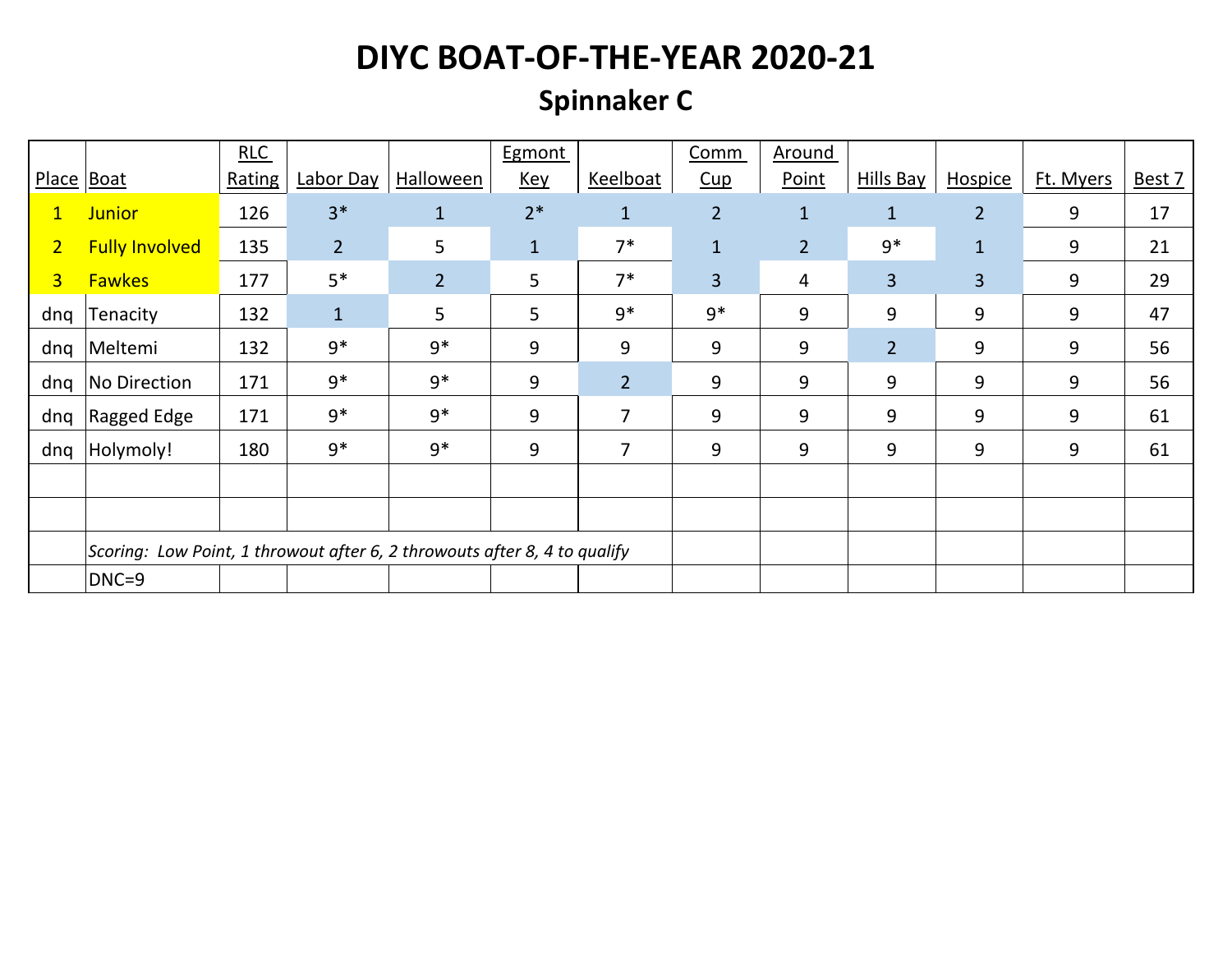#### **Racer-Cruiser**

|                |                                                                           | RLC    |                |                  | Egmont         |                | Comm           | Around         |                  |                |                |        |
|----------------|---------------------------------------------------------------------------|--------|----------------|------------------|----------------|----------------|----------------|----------------|------------------|----------------|----------------|--------|
|                | Place Boat                                                                | Rating | Labor Day      | <b>Halloween</b> | <b>Key</b>     | Keelboat       | Cup            | Point          | <b>Hills Bay</b> | Hospice        | Ft. Myers      | Best 7 |
| $\mathbf{1}$   | <b>Liquid Time</b>                                                        | 108    | $\mathbf{1}$   | $\mathbf{1}$     | $\overline{2}$ | $6*$           | $\overline{2}$ | $\overline{3}$ | $\mathbf{1}$     | $\mathbf{1}$   | $6*$           | 11     |
| 2 <sup>1</sup> | No Way Jose                                                               | 72     | $5*$           | $\overline{3}$   | 3              | $\mathbf{1}$   | 4              | $\mathbf{1}$   | $\overline{2}$   | 4              | $14*$          | 18     |
| $\overline{3}$ | <b>Sacred Cow</b>                                                         | 78/81  | $\overline{2}$ | 4                | $14*$          | 6              | 3              | 5              | 4                | $14*$          | $\overline{2}$ | 26     |
| 4              | Ruby                                                                      | 90     | 4              | $\overline{2}$   | 4              | $14*$          | $14*$          | 2 <sup>1</sup> | $\overline{3}$   | 14             | $\mathbf{1}$   | 30     |
| 5              | Therapy                                                                   | 138    | $\overline{7}$ | 9                | $\overline{7}$ | $14*$          | 6              | $14*$          | 14               | 14             | 14             | 71     |
| dnq            | <b>Prime Plus</b>                                                         | 96     | $14*$          | $14*$            | $\mathbf{1}$   | $\overline{2}$ | $1\,$          | 14             | 14               | 14             | 14             | 60     |
| dnq            | Satori                                                                    | 145    | $14*$          | $14*$            | 5              | 6              | 5              | 14             | 14               | 14             | 14             | 72     |
| dnq            | Wing-It                                                                   | 126    | 6              | 9                | $14*$          | $14*$          | 14             | 14             | 14               | $\overline{3}$ | 14             | 74     |
| dnq            | Revenge                                                                   | 132    | $14*$          | $14*$            | 14             | 14             | 14             | 14             | 14               | $\overline{2}$ | 6              | 78     |
| dnq            | Tangeaux                                                                  | 87     | 3              | 9                | $14*$          | $14*$          | 14             | 14             | 14               | 14             | 14             | 82     |
| dnq            | Javelina                                                                  | 111    | $14*$          | $14*$            | 14             | 14             | 14             | 4              | 14               | 14             | 14             | 88     |
| dnq            | Vagabond                                                                  | 186    | $14*$          | $14*$            | 14             | 14             | 14             | 14             | 14               | 14             | 6              | 90     |
| dnq            | <b>Blue Heron</b>                                                         | 115    | $14*$          | $14*$            | 14             | 14             | 14             | $\overline{7}$ | 14               | 14             | 14             | 91     |
|                |                                                                           |        |                |                  |                |                |                |                |                  |                |                |        |
|                | Scoring: Low Point, 1 throwout after 6, 2 throwouts after 8, 4 to qualify |        |                |                  |                |                |                |                |                  |                |                |        |
|                | $DNC=14$                                                                  |        |                |                  |                |                |                |                |                  |                |                |        |